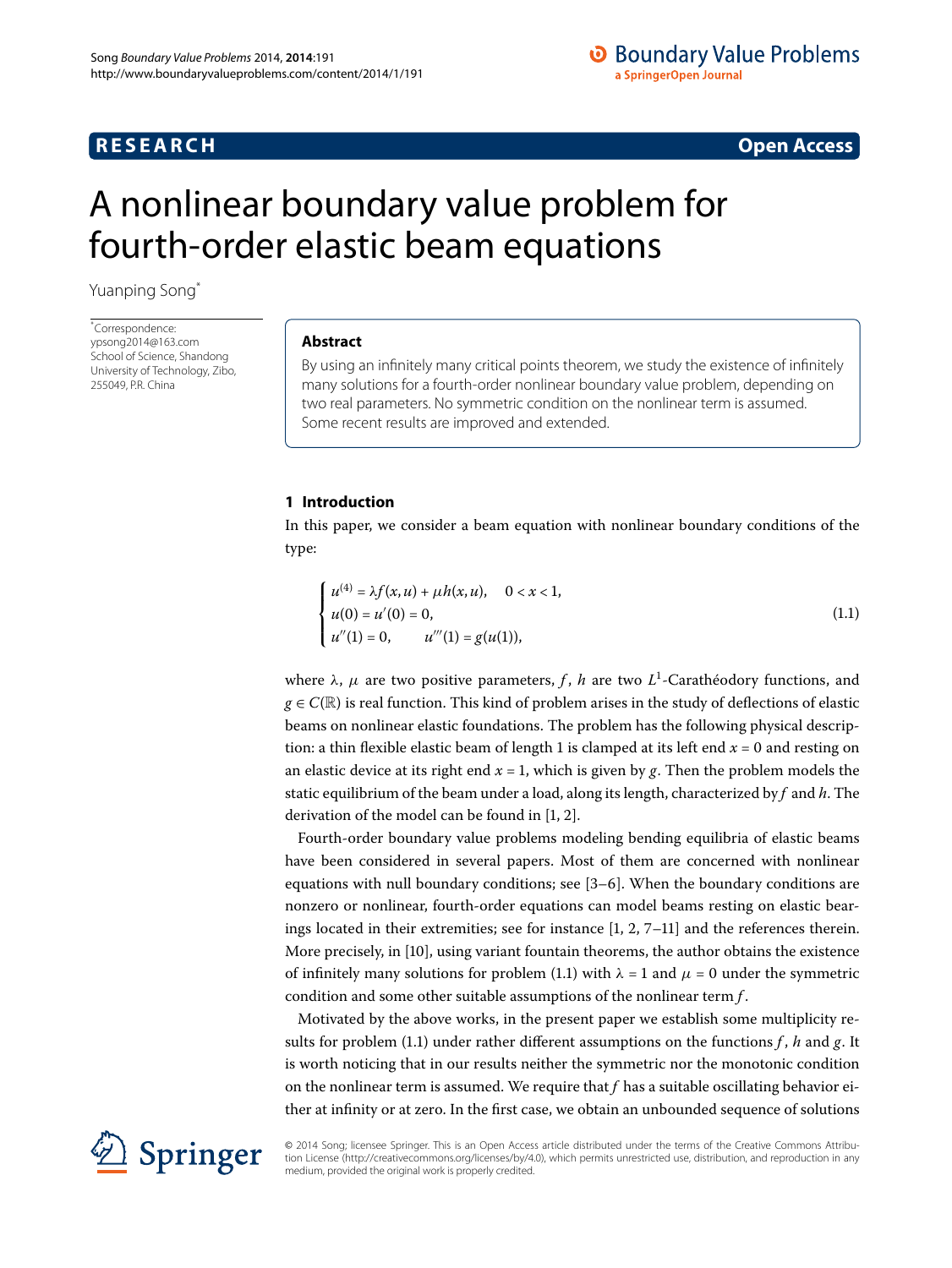<span id="page-1-0"></span>(Theorem 3[.](#page-3-0)1); in the second case, we obtain a sequence of nonzero solutions strongly converging at zero (Theorem 3.4), which improve and extend the results in  $[10]$  $[10]$ .

The remainder of this paper is organized as follows. In Section 2[,](#page-1-0) some preliminary results are presented. In Section 3, we give the proofs of our main results.

#### <span id="page-1-1"></span>**2 Variational setting and preliminaries**

We prove our results applying the following smooth version of Theorem 2.1 of Bonanno and Bisci  $[12]$  $[12]$ [,](#page-10-3) which is a more precise version of Ricceri's variational principle  $[13]$ , Lemma 2.5].

**Theorem 2.1** Let E be a reflexive real Banach space, let  $\Phi, \Psi: E \to \mathbb{R}$  be two Gâteaux *differentiable functionals such that is sequentially weakly lower semicontinuous*,*strongly continuous and coercive*, *and is sequentially weakly upper semicontinuous*. *For every*  $r > \inf_E \Phi$ , *let* 

$$
\varphi(r) := \inf_{u \in \Phi^{-1}(-\infty,r)} \frac{(\sup_{u \in \Phi^{-1}(-\infty,r)} \Psi(v)) - \Psi(u)}{r - \Phi(u)},
$$
  

$$
\gamma := \liminf_{r \to +\infty} \varphi(r) \quad and \quad \delta := \liminf_{r \to (\inf_E \Phi)^+} \varphi(r).
$$

*Then the following properties hold*:

(a) *For every*  $r > \inf_E \Phi$  *and every*  $\lambda \in (0, 1/\varphi(r))$ ; *the restriction of the functional* 

$$
I_\lambda:=\Phi-\lambda\Psi
$$

 $to \Phi^{-1}(-\infty, r)$  *admits a global minimum, which is a critical point* (*local minimum*) *of I<sup>λ</sup> in E*.

- (b) *If*  $\gamma$  < + $\infty$ ; *then for each*  $\lambda \in (0, 1/\gamma)$ , *the following alternative holds: either* (b) *I<sup>λ</sup> possesses a global minimum*, *or*
	- (b2) *there is a sequence*  $\{u_n\}$  *of critical points* (*local minima*) *of*  $I_\lambda$  *such that*

$$
\lim_{n\to+\infty}\Phi(u_n)=+\infty.
$$

- (c) If  $\delta$  < + $\infty$ ; *then for each*  $\lambda \in (0, 1/\delta)$ , *the following alternative holds: either* 
	- (c1) *there is a global minimum of*  $\Phi$  *which is a local minimum of*  $I_{\lambda}$ *, or*
	- (c2) *there is a sequence*  $\{u_n\}$  *of pairwise distinct critical points* (*local minima*) *of*  $I_\lambda$ *that converges weakly to a global minimum of*  $\Phi$ .

Let *E* be the Hilbert space

$$
E = \left\{ u \in H^2(0,1); u(0) = u'(0) = 0 \right\}
$$

with the inner product and norm

$$
\langle u, v \rangle = \int_0^1 u''(x) v''(x) \, dx, \qquad \|u\| = \|u''\|_2,
$$
\n(2.1)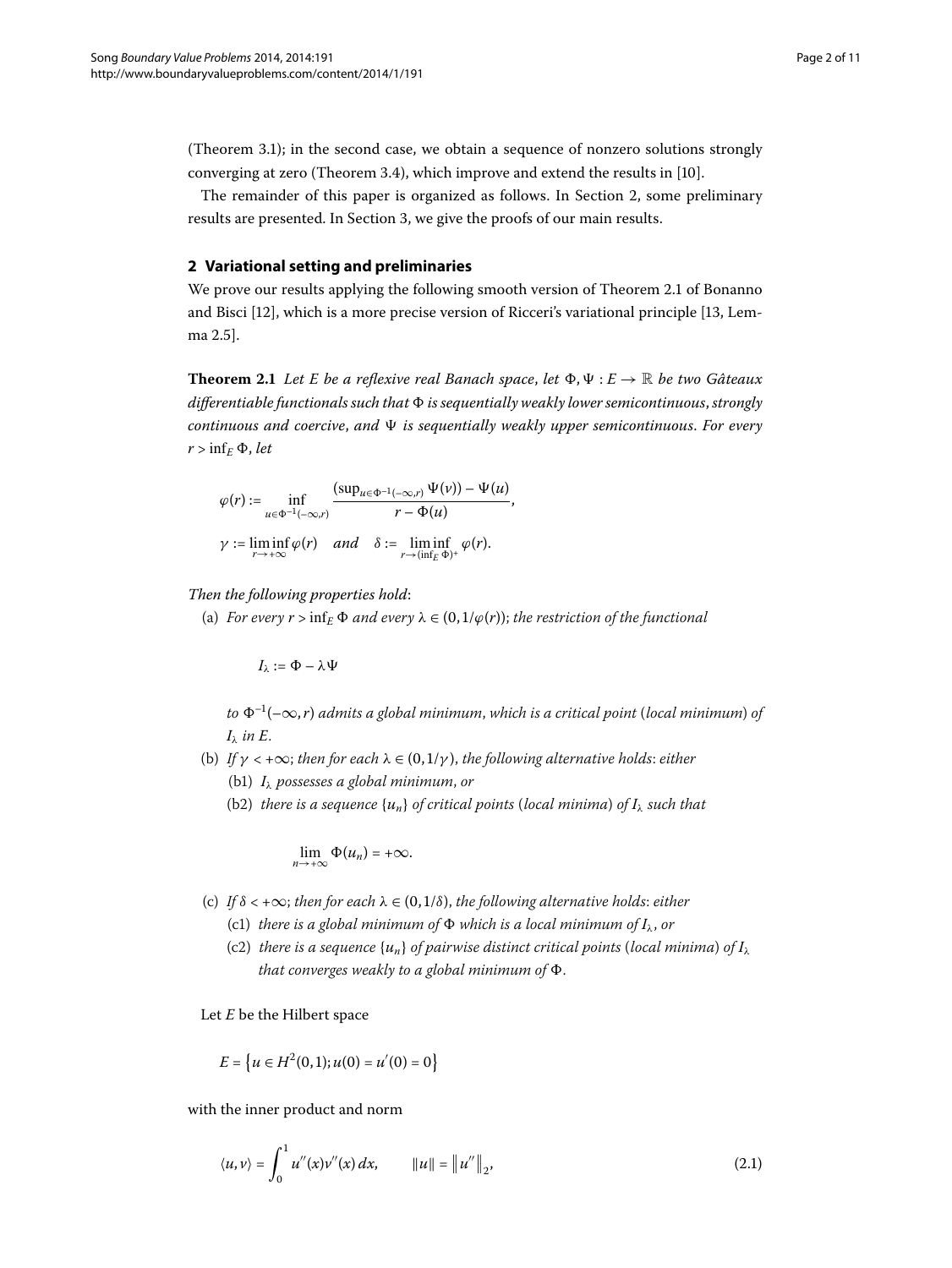where  $H^2(0, 1)$  is the Sobolev space of all functions  $u : [0, 1] \to \mathbb{R}$  such that *u* and its distributional derivative  $u'$  are absolutely continuous and  $u''$  belongs to  $L^2([0,1])$ , and  $\|\cdot\|_p$  denotes the standard  $L^p$  norm. In addition, *E* is compactly embedded in the spaces  $L^2([0,1])$ and *C*([0,1]), and therefore, there exist immersion constants  $S_2$ ,  $\bar{S} > 0$ , such that

<span id="page-2-1"></span>
$$
\|u\|_2 \le S_2 \|u\| \quad \text{and} \quad \|u\|_{\infty} \le \bar{S} \|u\|.
$$
 (2.2)

We recall that  $f : [0,1] \times \mathbb{R} \to \mathbb{R}$  is an  $L^1$ -Carathéodory function if

- (a) the mapping  $x \mapsto f(x, u)$  is measurable for every  $u \in \mathbb{R}$ ;
- (b) the mapping  $u \mapsto f(x, u)$  is continuous for almost every  $x \in [0, 1]$ ;
- (c) for every  $\rho > 0$  there exists a function  $l_\rho \in L^1([0,1])$  such that

$$
\sup_{|u|\leq \rho} |f(x,u)| \leq l_{\rho}(x),
$$

for almost every  $x \in [0, 1]$ .

Define the functions  $F, H : [0,1] \times \mathbb{R} \rightarrow \mathbb{R}$  as follows:

$$
F(x, u) = \int_0^u f(x, s) \, ds \quad \text{and} \quad H(x, u) = \int_0^u h(x, s) \, ds,
$$

 $f$  for all  $(x, u) \in [0, 1] \times \mathbb{R}$ , and  $G(t) = \int_0^t g(x) dx$ . Thus we define the functional  $I_{\lambda, \mu} \in C^1(E, \mathbb{R})$ by

$$
I_{\lambda,\mu}(u) := \frac{1}{2} ||u||^2 - \lambda \int_0^1 F(x,u) \, dx - \mu \int_0^1 H(x,u) \, dx + G(u(1)), \quad \text{for all } u \in E.
$$

<span id="page-2-0"></span>**Definition 2.1** We say that a function  $u \in E$  is a weak solution of problem (1.1) if

$$
\int_0^1 u''(x)v''(x) dx - \lambda \int_0^1 f(x, u)v dx - \mu \int_0^1 h(x, u)v dx + g(u(1))v(1) = 0
$$

holds for any  $v \in E$ .

#### **3 Main results**

In this section we establish the main abstract results of this paper. Let

$$
A := \liminf_{\xi \to +\infty} \frac{\int_0^1 \max_{|u| \le \xi} F(x, u) dx}{\xi^2},
$$
  

$$
B := \limsup_{\xi \to +\infty} \frac{\int_a^b \max_{|u| \le \xi} F(x, u) dx}{\xi^2},
$$
  

$$
\Lambda_c := \frac{\alpha}{c} + \frac{\beta}{\sigma + 1} c^{\sigma - 1}
$$

and

$$
\lambda_1:=\frac{\int_0^a |d''|^2\,dx+\int_b^1 |e''|^2\,dx}{2B},\qquad \lambda_2:=\frac{1}{2\bar{S}A},
$$

where  $\alpha$ ,  $\beta$  are given by (A1),  $c$  is a positive constant, and  $d(x)$ ,  $e(x)$  are given by (A3).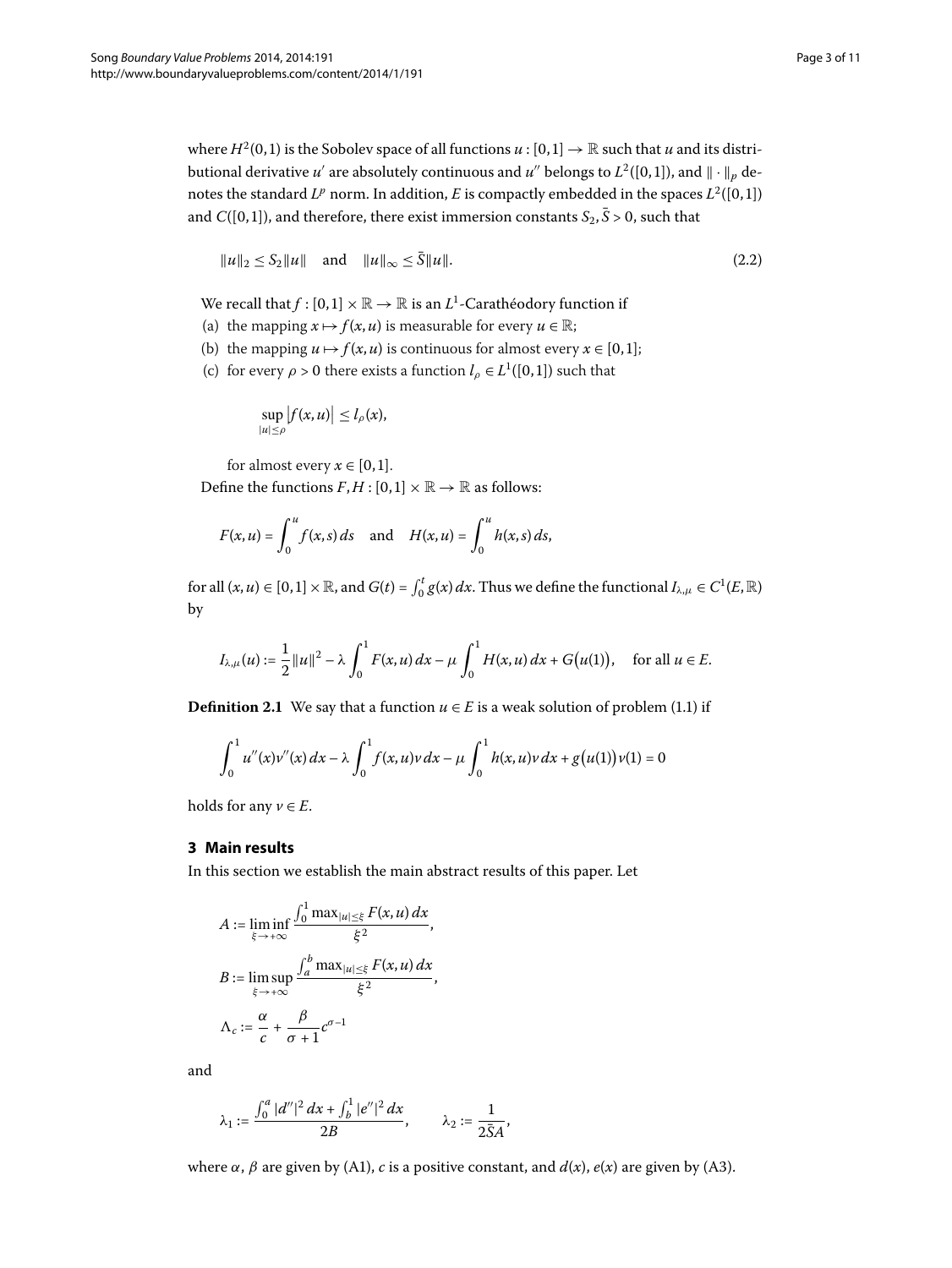<span id="page-3-0"></span>**Theorem 3.1** Let  $f : [0,1] \times \mathbb{R} \to \mathbb{R}$  be an L<sup>1</sup>-Carathéodory function and  $0 < a < b < 1$ . *Assume that*

(A1) *there exist constants*  $\alpha$ ,  $\beta$  > 0 *and*  $\sigma \in [0,1)$  *such that* 

$$
|g(u)| \leq \alpha + \beta |u|^{\sigma}, \quad \text{for all } u \in \mathbb{R};
$$

- $F(x, u) \ge 0$  *for all*  $(x, u) \in ([0, a] \cup [b, 1]) \times \mathbb{R}$ ;
- (A3) *there exist two functions*  $d \in C^2([0, a])$  *and*  $e \in C^2([b, 1])$  *satisfying*

<span id="page-3-2"></span>
$$
d(0) = d'(0) = 0,
$$
  $d(a) = e(b) = 1,$   $d'(a) = e'(b) = 0$ 

*and*

$$
\int_0^a |d''|^2 dx + \int_b^1 |e''|^2 dx \neq 0,
$$

*such that*

<span id="page-3-1"></span>
$$
\bar{S}A\bigg[\int_0^a |d''|^2 \, dx + \int_b^1 |e''|^2 \, dx\bigg] < B. \tag{3.1}
$$

*Then, for every*  $\lambda \in (\lambda_1, \lambda_2)$  *and for any*  $L^1$ -Carathéodory function  $h : [0,1] \times \mathbb{R} \to \mathbb{R}$ , *whose potential*  $H(x, u) = \int_0^u h(x, s) ds$  for all  $(x, u) \in [0, 1] \times \mathbb{R}$ , is a nonnegative function *satisfying the condition*

$$
H_{\infty} := \limsup_{\xi \to +\infty} \frac{\int_0^1 \max_{|u| \le \xi} H(x, u) dx}{\xi^2} < +\infty,
$$
\n(3.2)

*if we put*

$$
\mu_{H,\lambda}:=\frac{1}{2\bar{S}H_{\infty}}(1-2\bar{S}\lambda A),
$$

*where*  $\mu_{H,\lambda}$  = + $\infty$  *when*  $H_{\infty}$  = 0, for every  $\mu \in [0, \mu_{H,\lambda})$  problem (1.1) has an unbounded *sequence of weak solutions in E*.

*Proof* Obviously, it follows from (A3) that  $\lambda_1 < \lambda_2$ . Fix  $\bar{\lambda} \in (\lambda_1, \lambda_2)$ . Since  $\bar{\lambda} < \lambda_2$ , we have

$$
\mu_{H,\bar{\lambda}} = \frac{1}{2\bar{S}H_{\infty}}(1 - 2\bar{S}\bar{\lambda}A) > 0.
$$

Now fix  $\bar{\mu} \in (0, \mu_{H,\bar{\lambda}})$  and set

$$
J(x, u) := F(x, u) + \frac{\bar{\mu}}{\bar{\lambda}} H(x, u), \quad \text{for all } (x, u) \in [0, 1] \times \mathbb{R}.
$$

Let the functionals  $\Phi$ ,  $\Psi$  : *E*  $\rightarrow \mathbb{R}$  be defined by

$$
\Phi(u) = \frac{1}{2} ||u||^2,
$$
  

$$
\Psi(u) = \int_0^1 J(x, u) dx - \frac{1}{\overline{\lambda}} G(u(1)),
$$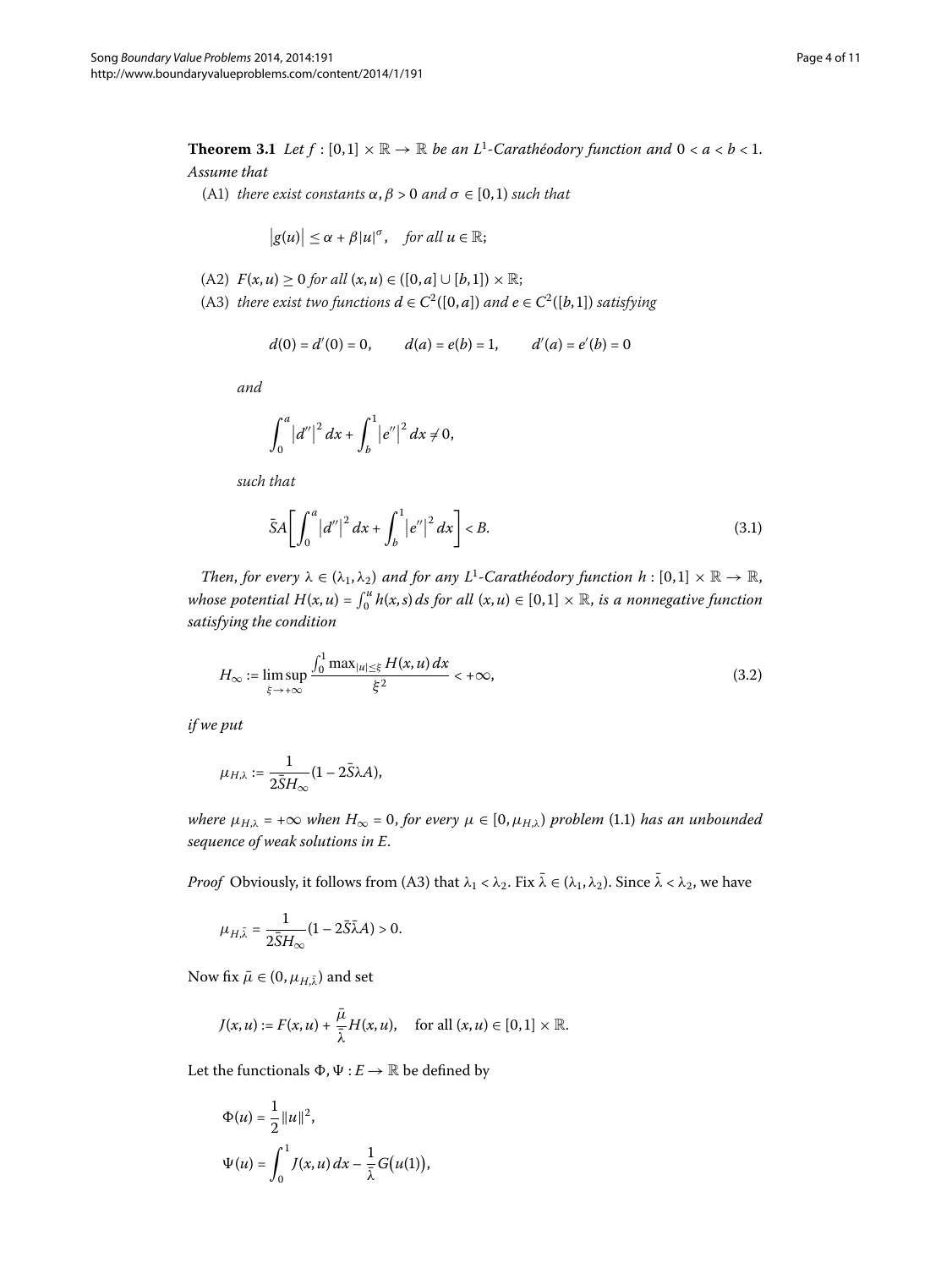where  $G(t) = \int_0^t g(x) dx$ . Put

$$
I_{\bar{\lambda},\bar{\mu}}(u) := \Phi(u) - \bar{\lambda}\Psi(u), \quad \text{for all } u \in E.
$$

Using the property of *f* , *h* and the continuity of *g*, we obtain  $\Phi$ ,  $\Psi \in C^1(E, \mathbb{R})$  and for any  $\nu \in E$ , we have

$$
\langle \Phi'(u), v \rangle = \int_0^1 u''(x) v''(x) \, dx
$$

and

$$
\langle \Psi'(u),v\rangle = \int_0^1 f(x,u(x))\nu(x)\,dx + \frac{\bar{\mu}}{\bar{\lambda}}\int_0^1 h(x,u(x))\nu(x)\,dx - \frac{1}{\bar{\lambda}}g(u(1))\nu(1).
$$

So, with standard arguments, we deduce that the critical points of the functional  $I_{\bar{\lambda},\bar{\mu}}$  are the weak solutions of problem  $(1.1)$  and so they are classical. We first observe that the functionals  $\Phi$  and  $\Psi$  satisfy the regularity assumptions of Theorem 2.1.

First of all, we show that  $\bar{\lambda} < \frac{1}{\gamma}$ . Let  $\{\xi_n\}$  be a sequence of positive numbers such that lim<sub>*n*→+∞</sub>  $\xi_n$  = +∞ and

$$
\lim_{n\to+\infty}\frac{\int_0^1\max_{|u|\leq \xi_n}F(x,u)\,dx}{\xi_n^2}=A.
$$

Set  $r_n := \frac{1}{25} \xi_n^2$  for all  $n \in \mathbb{N}$ . Then, for all  $v \in E$  with  $\Phi(v) < r_n$ , taking (2.2) into account, one has  $\|v\|_{\infty} < \xi_n$ . Note that  $\Phi(0) = \Psi(0) = 0$ . Then, for all  $n \in \mathbb{N}$ ,

$$
\varphi(r_n) = \inf_{u \in \Phi^{-1}(-\infty, r_n)} \frac{(\sup_{\nu \in \Phi^{-1}(-\infty, r_n)} \Psi(\nu)) - \Psi(u)}{r_n - \Phi(u)}
$$
\n
$$
\leq \frac{\sup_{u \in \Phi^{-1}(-\infty, r_n)} \Psi(u)}{r_n}
$$
\n
$$
\leq \frac{\int_0^1 \max_{|u| \leq \xi_n} J(x, u) dx + \frac{1}{\lambda} (\alpha \xi_n + \frac{\beta}{\sigma+1} \xi_n^{\sigma+1})}{\frac{1}{2S} \xi_n^2}
$$
\n
$$
\leq 2\overline{S} \bigg[ \frac{\int_0^1 \max_{|u| \leq \xi_n} F(x, u) dx}{\xi_n^2} + \frac{\overline{\mu}}{\overline{\lambda}} \frac{\int_0^1 \max_{|u| \leq \xi_n} H(x, u) dx}{\xi_n^2} + \frac{1}{\overline{\lambda}} \Lambda_{\xi_n} \bigg].
$$

Since  $\lim_{n\to+\infty}\Lambda_{\xi_n}=0$ , from the assumption (A3) and the condition (3.2), we have

$$
\gamma < \liminf_{n \to +\infty} \varphi(r_n) \leq 2\bar{S}\left(A + \frac{\bar{\mu}}{\bar{\lambda}}H_{\infty}\right) < +\infty,
$$

and combining the assumption  $\bar{\mu} \in (0, \mu_{G,\bar{\lambda}})$ , we obtain

$$
\gamma < \liminf_{n \to +\infty} \varphi(r_n) \leq 2\bar{S}\left(A + \frac{\bar{\mu}}{\bar{\lambda}}H_{\infty}\right) < 2\bar{S}A + \frac{1 - 2\bar{S}\bar{\lambda}A}{\bar{\lambda}}.
$$

This implies that

$$
\bar{\lambda}<\frac{1}{\gamma}.
$$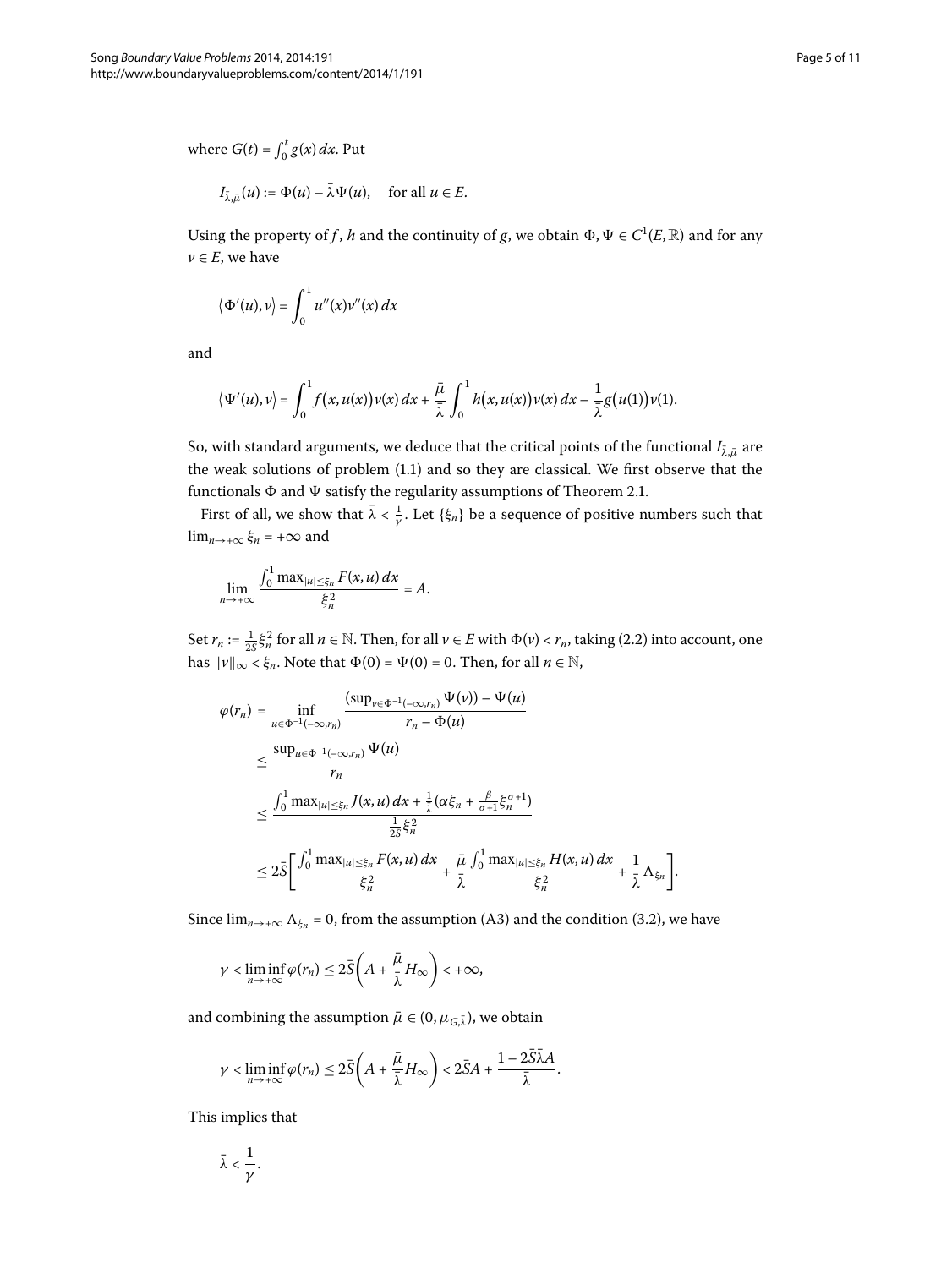Let  $\bar{\lambda}$  be fixed. We claim that the functional  $I_{\bar{\lambda},\bar{\mu}}$  is unbounded from below. Since

$$
\frac{1}{\bar{\lambda}} < \frac{2B}{\int_0^a |d''|^2 \, dx + \int_b^1 |e''|^2 \, dx},
$$

there exist a sequence  $\{\eta_n\}$  of positive numbers and  $\tau > 0$  such that  $\lim_{n \to +\infty} \eta_n = +\infty$  and

<span id="page-5-0"></span>
$$
\frac{1}{\bar{\lambda}} < \tau < \frac{2 \int_a^b F(x, \eta_n) dx}{\eta_n^2 [\int_0^a |d''|^2 dx + \int_b^1 |e''|^2 dx]},
$$

for each  $n \in \mathbb{N}$  large enough. For all  $n \in \mathbb{N}$  we define  $v_n$  by

<span id="page-5-1"></span>
$$
\nu_n(x) := \begin{cases} d(x)\eta_n, & x \in [0, a], \\ \eta_n, & x \in (a, b], \\ e(x)\eta_n, & x \in (b, 1]. \end{cases}
$$
 (3.3)

From the condition (A3), it is easy to verify that  $v_n \in E$ . For any  $n \in \mathbb{N}$ , one has

$$
\Phi(\nu_n) = \frac{1}{2} ||\nu_n||^2 = \frac{\eta_n^2}{2} \bigg[ \int_0^a |d''|^2 dx + \int_b^1 |e''|^2 dx \bigg].
$$
\n(3.4)

On the other hand, by (A2) and since *H* is nonnegative, from the definition of  $\Psi$ , we infer

$$
\Psi(\nu_n)\geq \int_a^b F(x,\eta_n)\,dx-\frac{1}{\overline{\lambda}}\eta_n^2\Lambda_{(\bar{S}\eta_n)}.
$$

By  $(3.3)$  $(3.3)$  $(3.3)$  and  $(3.4)$ , we have

$$
I_{\bar{\lambda},\bar{\mu}}(\nu_n) \leq \frac{\eta_n^2}{2} \left[ \int_0^a |d''|^2 dx + \int_b^1 |e''|^2 dx \right] - \bar{\lambda} \int_a^b F(x,\eta_n) dx + \eta_n^2 \Lambda_{(\bar{S}\eta_n)}
$$
  

$$
< \frac{\eta_n^2}{2} \left[ \int_0^a |d''|^2 dx + \int_b^1 |e''|^2 dx \right] (1 - \bar{\lambda}\tau) + \eta_n^2 \Lambda_{(\bar{S}\eta_n)},
$$

for every  $n \in \mathbb{N}$  large enough. Since  $\sigma < 1$ ,  $\bar{\lambda} \tau > 1$  and  $\lim_{n \to +\infty} \eta_n = +\infty$ , we have

$$
\lim_{n\to+\infty}I_{\bar{\lambda},\bar{\mu}}(\nu_n)=-\infty.
$$

Then the functional  $I_{\bar{\lambda},\bar{\mu}}$  is unbounded from below, and it follows that  $I_{\bar{\lambda},\bar{\mu}}$  has no global minimum. Therefore, by Theorem 2.1(b), there exists a sequence  ${u_n}$  of critical points of  $I_{\bar{\lambda},\bar{\mu}}$  such that

$$
\lim_{n\to+\infty}\|u_n\|=+\infty,
$$

and the conclusion is achieved.

**Remark 3.1** Indeed, it is not difficult to find such functions  $d(x)$  and  $e(x)$  satisfying the condition (A3). For example, let  $a = \frac{1}{3}$  and  $b = \frac{2}{3}$ . We can choose

$$
d(x) = -54x^2\left(x - \frac{1}{2}\right), \quad x \in \left[0, \frac{1}{3}\right]
$$

 $\Box$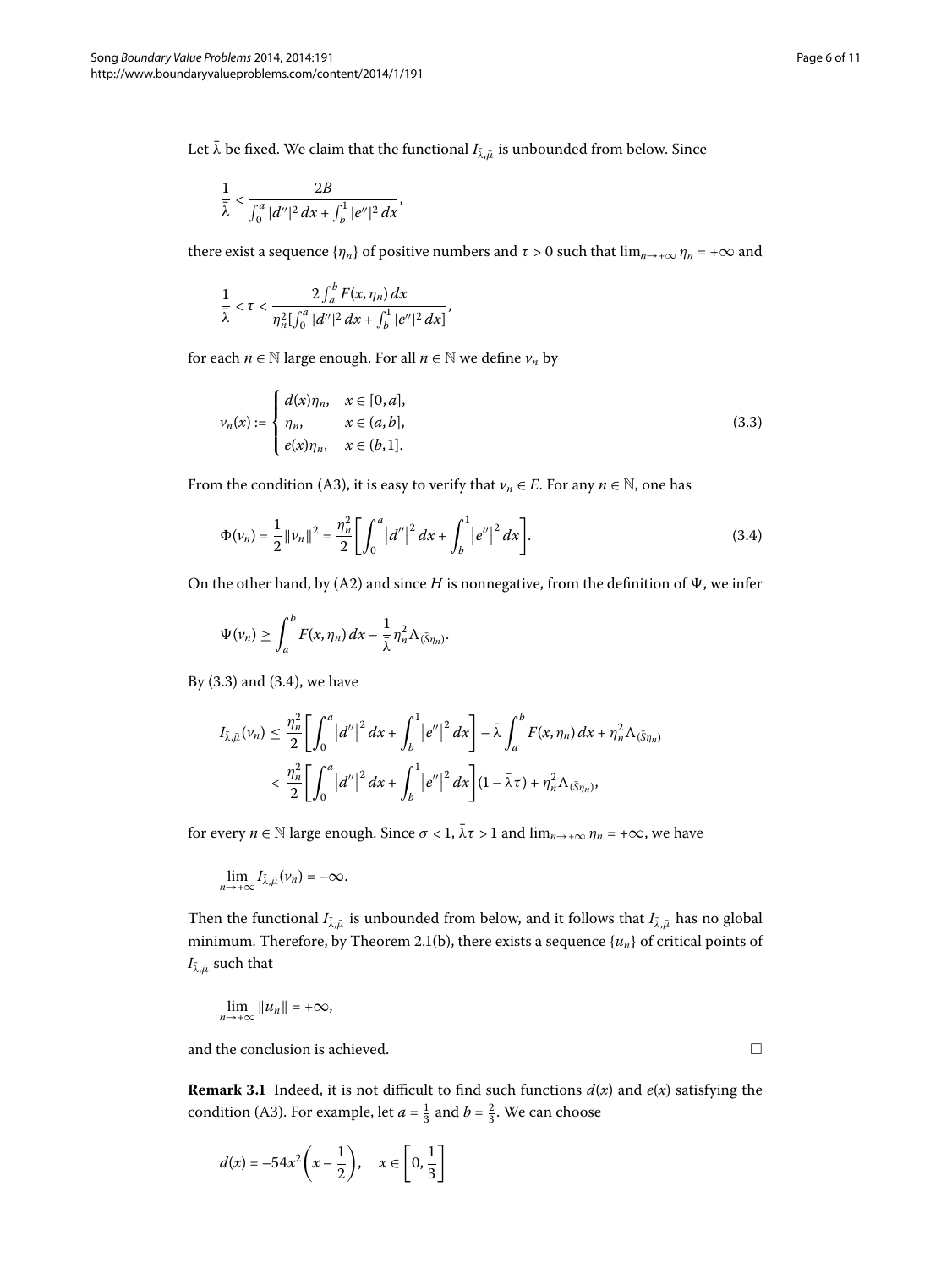and

$$
e(x) = -3x\left(\frac{3}{4}x - 1\right), \quad x \in \left[\frac{2}{3}, 1\right].
$$

<span id="page-6-0"></span>**Remark 3[.](#page-3-0)2** Under the conditions  $A = 0$  and  $B = +\infty$ , from Theorem 3.1 we see that for every  $\lambda > 0$  and for each  $\mu \in [0, \frac{1}{25H_\infty})$ , problem (1.1) admits a sequence of classical solutions which is unbounded in *E*. Moreover, if  $H_{\infty} = 0$ , the result holds for every  $\lambda > 0$  and  $\mu > 0$ .

**Corollary 3.2** Let  $f : \mathbb{R} \to \mathbb{R}$  be an  $L^1$ -Carathéodory function and  $0 < a < b < 1$ . Suppose *that hypotheses* (A1)-(A2) *hold. Moreover, the condition* (A3) *is satisfied if* (3.1) *is replaced by*

$$
\int_0^a |d''|^2 dx + \int_b^1 |e''|^2 dx < 2B, \qquad 2\bar{S}A < 1.
$$

*Then, for any L*<sup>1</sup>-Carathéodory function  $h : [0,1] \times \mathbb{R} \to \mathbb{R}$ , whose potential  $H(x, u) :=$  $\int_0^u h(x,s) \, ds$  for all  $(x,u) \in [0,1] \times \mathbb{R}$ , is a nonnegative function satisfying the condition (3.2), *if we put*

$$
\mu_H := \frac{1}{2\bar{S}H_{\infty}}(1 - 2\bar{S}A),
$$

<span id="page-6-1"></span>*where*  $\mu_H$  = + $\infty$  *when*  $H_{\infty}$  = 0, *the problem* 

$$
\begin{cases}\n u^{(4)} = f(x, u) + \mu h(x, u), & 0 < x < 1, \\
u(0) = u'(0) = 0, \\
u''(1) = 0, & u'''(1) = g(u(1)),\n\end{cases}
$$

*has an unbounded sequence of weak solutions for every*  $\mu \in [0, \mu_H)$  *in E.* 

**Corollary 3[.](#page-6-0)3** *Under the assumptions of Corollary 3.2, for any nonnegative continuous function*  $h : [0,1] \rightarrow \mathbb{R}$ *, the problem* 

$$
\begin{cases}\n u^{(4)} = f(x, u) + h(x), & 0 < x < 1, \\
u(0) = u'(0) = 0, & u'''(1) = g(u(1)),\n\end{cases}
$$

*has infinitely many distinct weak solutions in E*.

Now, let

$$
\bar{A} := \liminf_{\xi \to 0^+} \frac{\int_0^1 \max_{|u| \le \xi} F(x, u) \, dx}{\xi^2},
$$
\n
$$
\bar{B} := \limsup_{\xi \to 0^+} \frac{\int_a^b \max_{|u| \le \xi} F(x, u) \, dx}{\xi^2},
$$
\n
$$
\Theta_c := \min_{|u| \le c} \int_0^{u(1)} g(x) \, dx, \quad \text{for all } c > 0
$$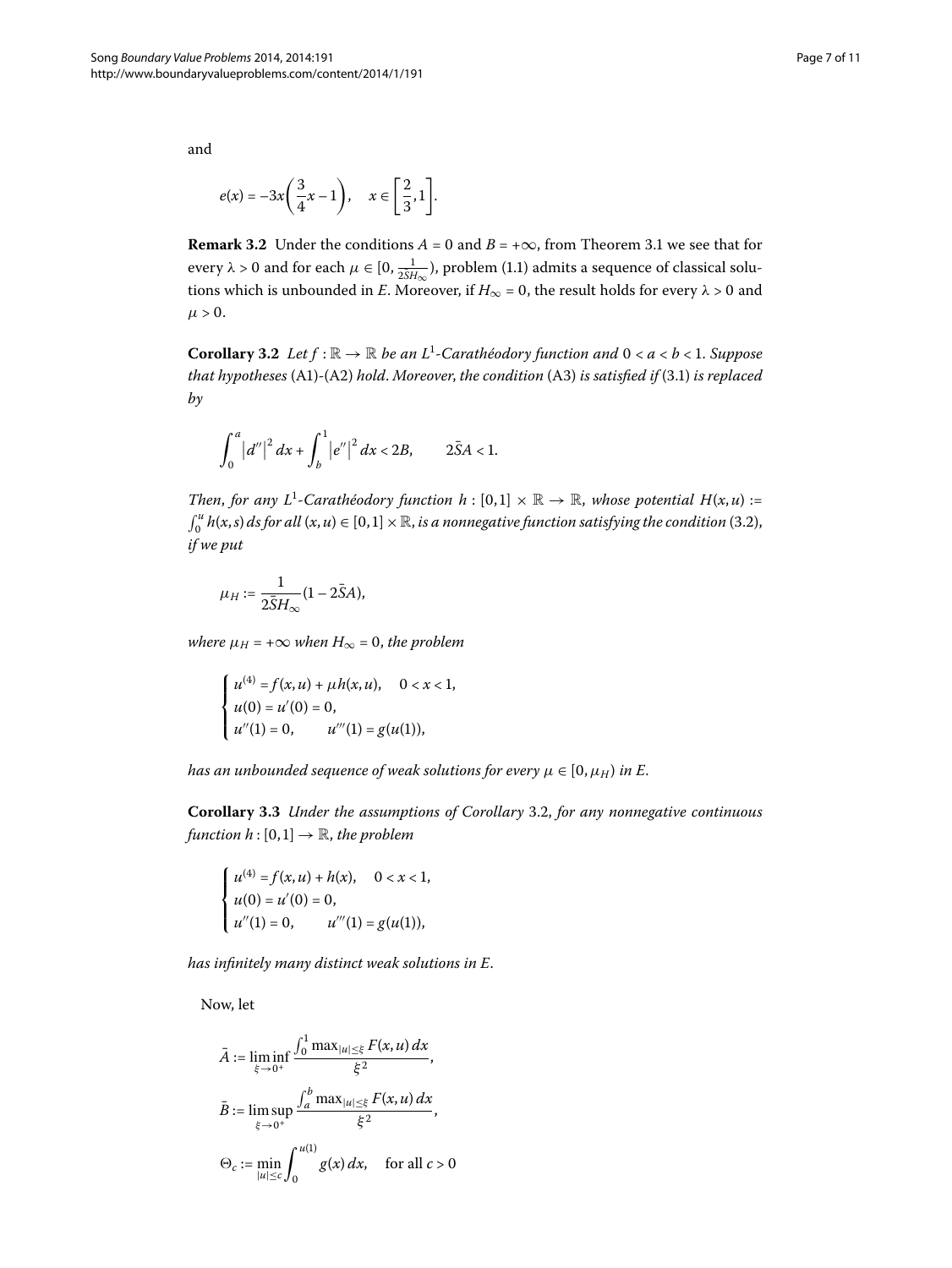$$
\bar{\lambda}_1:=\frac{\int_0^a |d''|^2\,dx+\int_b^1 |e''|^2\,dx}{2\bar{B}},\qquad \bar{\lambda}_2:=\frac{1}{2\bar{S}\bar{A}}.
$$

**Theorem 3.4** Let  $f : [0,1] \times \mathbb{R} \to \mathbb{R}$  be an L<sup>1</sup>-Carathéodory function and  $0 < a < b < 1$ . *Moreover, assume that* (A2) and

- $(A1)'$   $g(u) \le 0$  for all  $u \in \mathbb{R}$  and  $\lim_{u \to 0^+} \frac{\int_0^u g(s) ds}{u^2} = 0$ ;
- $(A3)'$  *there exist two functions*  $d \in C^2([0, a])$  *and*  $e \in C^2([b, 1])$  *satisfying*

$$
d(0) = d'(0) = 0,
$$
  $d(a) = e(b) = 1,$   $d'(a) = e'(b) = 0,$   $e(1) > 0$ 

*and*

$$
\int_0^a |d''|^2 dx + \int_b^1 |e''|^2 dx \neq 0,
$$

*such that*

$$
\bar{S}\bar{A}\bigg[\int_0^a \big|d''\big|^2\,dx + \int_b^1 \big|e''\big|^2\,dx\bigg] < \bar{B},
$$

 $a$ re satisfied. *Then, for every*  $\lambda \in (\bar{\lambda}_1, \bar{\lambda}_2)$  and for any  $L^1$ -Carathéodory function  $h$  :  $[0, 1] \times \mathbb{R} \to \mathbb{R}$ , whose potential  $H(x, u) := \int_0^u h(x, s) ds$  for all  $(x, u) \in [0, 1] \times \mathbb{R}$ , is a *nonnegative function satisfying the condition*

$$
H_0 := \limsup_{\xi \to 0^+} \frac{\int_0^1 \max_{|u| \le \xi} H(x, u) \, dx}{\xi^2} < +\infty,
$$

*if we put*

$$
\bar{\mu}_{H,\lambda} := \frac{1}{2\bar{S}H_0} (1 - 2\bar{S}\lambda\bar{A}),
$$

*where*  $\bar{\mu}_{H,\lambda}$  = + $\infty$  *when*  $H_0$  = 0, for every  $\mu \in [0, \bar{\mu}_{H,\lambda})$  problem (1.1) *has a sequence of weak solutions*, *which strongly converges to zero in E*.

*Proof* It follows from  $(A3)'$  that  $\lambda_1 < \lambda_2$ . Fix  $\lambda \in (\lambda_1, \lambda_2)$ . Since  $\lambda < \lambda_2$ , we have

$$
\mu_{H,\bar{\lambda}} = \frac{1}{2\bar{S}H_0} (1 - 2\bar{S}\bar{\lambda}\bar{A}) > 0.
$$

Now fix  $\bar{\mu} \in (0, \bar{\mu}_{H,\bar{\lambda}})$  and set

$$
J(x, u) := F(x, u) + \frac{\bar{\mu}}{\bar{\lambda}} H(x, u), \quad \text{for all } (x, u) \in [0, 1] \times \mathbb{R}.
$$

We take  $\Phi$ ,  $\Psi$ , and  $I_{\bar{\lambda},\bar{\mu}}$  as in the proof of Theorem 3[.](#page-3-0)1. Now, as has been pointed out before, the functionals  $\Phi$  and  $\Psi$  satisfy the regularity assumptions required in Theorem 2[.](#page-1-1)1. As

<span id="page-7-0"></span>and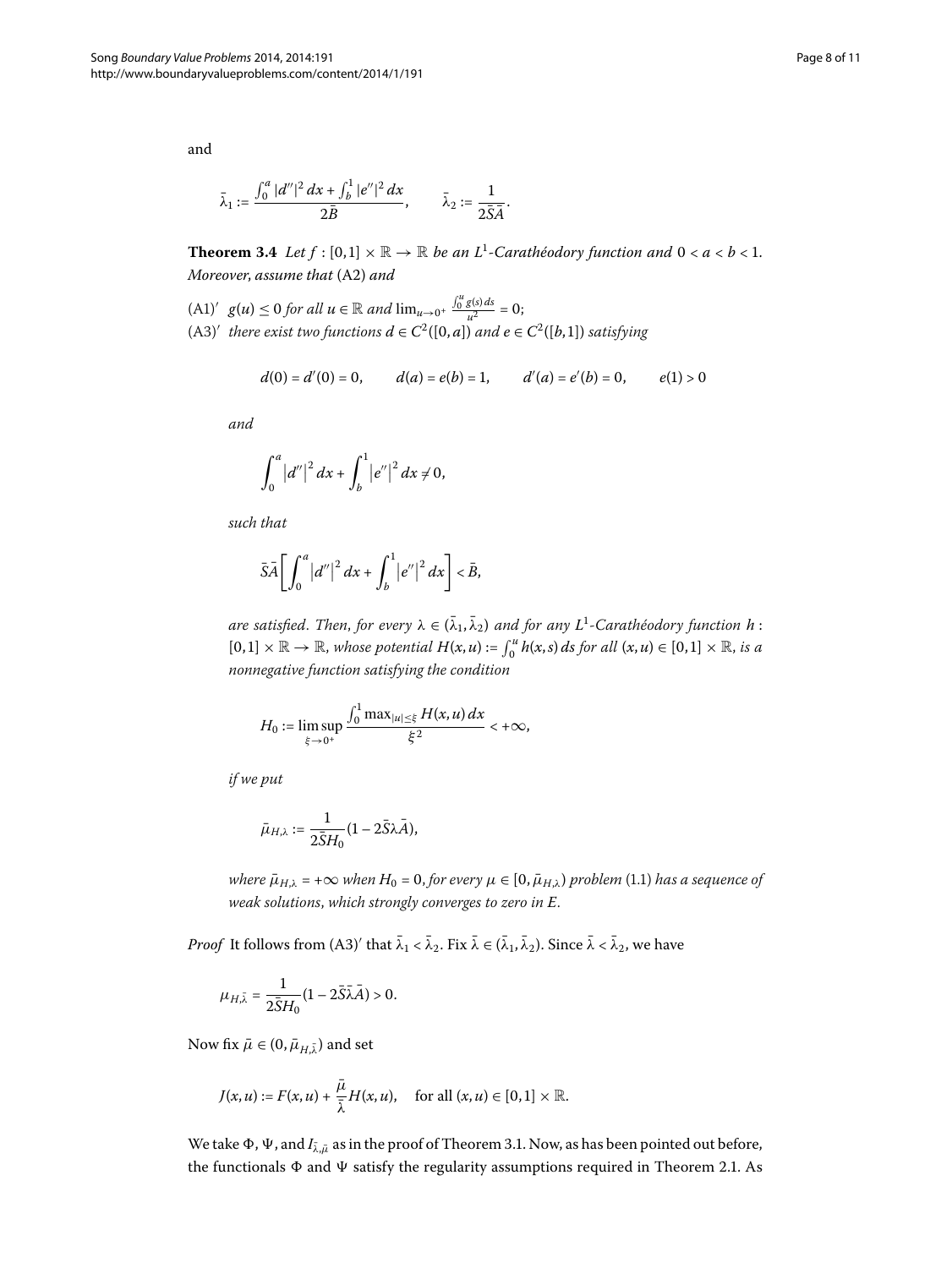first step, we will prove that  $\bar{\lambda}$  < 1/ $\delta$ . Let { $\xi_n$ } be a sequence of positive numbers such that lim<sub>*n*→+∞</sub>  $\xi_n$  = 0 and

$$
\lim_{n\to+\infty}\frac{\int_0^1\max_{|u|\leq \xi_n}F(x,u)\,dx}{\xi_n^2}=\bar{A}.
$$

By the fact that  $\inf_{u \in E} \Phi(u) = 0$  and the definition of *δ*, we have *δ* = lim  $\inf_{r \to 0^+} \varphi(r)$ . Set *r<sub>n</sub>* :=  $\frac{1}{25} \xi_n^2$  for all *n* ∈ N. Then, for all *v* ∈ *E* with  $\Phi(\nu) < r_n$ , taking (2.2) into account, one has  $\|\vec{v}\|_{\infty} < \xi_n$ . Note that  $\Phi(0) = \Psi(0) = 0$ . Then, for all  $n \in \mathbb{N}$ ,

$$
\varphi(r_n) = \inf_{u \in \Phi^{-1}(-\infty, r_n)} \frac{(\sup_{\nu \in \Phi^{-1}(-\infty, r_n)} \Psi(\nu)) - \Psi(u)}{r_n - \Phi(u)}
$$
  

$$
\leq \frac{\sup_{u \in \Phi^{-1}(-\infty, r_n)} \Psi(u)}{r_n} \leq \frac{\int_0^1 \max_{|u| \leq \xi_n} J(x, u) dx - \frac{1}{\lambda} \Theta_{\xi_n}}{\frac{1}{2\delta} \xi_n^2}
$$
  

$$
\leq 2\bar{S} \bigg[ \frac{\int_0^1 \max_{|u| \leq \xi_n} F(x, u) dx}{\xi_n^2} + \frac{\bar{\mu}}{\bar{\lambda}} \frac{\int_0^1 \max_{|u| \leq \xi_n} H(x, u) dx}{\xi_n^2} - \frac{1}{\bar{\lambda}} \frac{\Theta_{\xi_n}}{\xi_n^2} \bigg].
$$

It follows from (A1)<sup> $\prime$ </sup> that  $\lim_{n\to+\infty} \frac{\Theta_{\xi_n}}{\xi_n^2} = 0$ . Then we have

$$
\delta < \liminf_{n \to +\infty} \varphi(r_n) \leq 2\bar{S}\bigg(\bar{A} + \frac{\bar{\mu}}{\bar{\lambda}}H_0\bigg) < +\infty.
$$

From  $\bar{\mu} \in (0, \mu_{G,\bar{\lambda}})$ , we obtain

$$
\delta \leq 2 \bar{S} \bigg( \bar{A} + \frac{\bar{\mu}}{\bar{\lambda}} H_0 \bigg) < 2 \bar{S} \bar{A} + \frac{1 - 2 \bar{S} \bar{\lambda} \bar{A}}{\bar{\lambda}},
$$

which implies that

$$
\bar{\lambda}<\frac{1}{\delta}.
$$

Let  $\bar{\lambda}$  be fixed. We claim that the functional  $I_{\bar{\lambda},\bar{\mu}}$  does not have a local minimum at zero. Since

$$
\frac{1}{\bar{\lambda}} < \frac{2\bar{B}}{\int_0^a |d''|^2\,dx + \int_b^1 |e''|^2\,dx},
$$

there exist a sequence  $\{\eta_n\}$  of positive numbers and  $\tau > 0$  such that  $\lim_{n \to +\infty} \eta_n = 0$  and

$$
\frac{1}{\overline{\lambda}} < \tau < \frac{2\int_a^b F(x, \eta_n) dx}{\eta_n^2[\int_0^a |d''|^2 dx + \int_b^1 |e''|^2 dx]},
$$

for each  $n \in \mathbb{N}$  large enough. For all  $n \in \mathbb{N}$ , let  $\nu_n$  be defined by (3.3) with the above  $\eta_n$ . Note that  $\bar{\lambda} \tau > 1$ . Then, since  $g(u) \leq 0$  for all  $u \in \mathbb{R}$  and  $e(1) > 0$ , we obtain

$$
I_{\bar{\lambda},\bar{\mu}}(\nu_n) \leq \frac{\eta_n^2}{2} \left[ \int_0^a |d''|^2 dx + \int_b^1 |e''|^2 dx \right] - \bar{\lambda} \int_a^b F(x,\eta_n) dx + \int_0^{\nu_n(1)} g(x) dx
$$
  

$$
< \frac{\eta_n^2}{2} \left[ \int_0^a |d''|^2 dx + \int_b^1 |e''|^2 dx \right] (1 - \bar{\lambda}\tau) < 0,
$$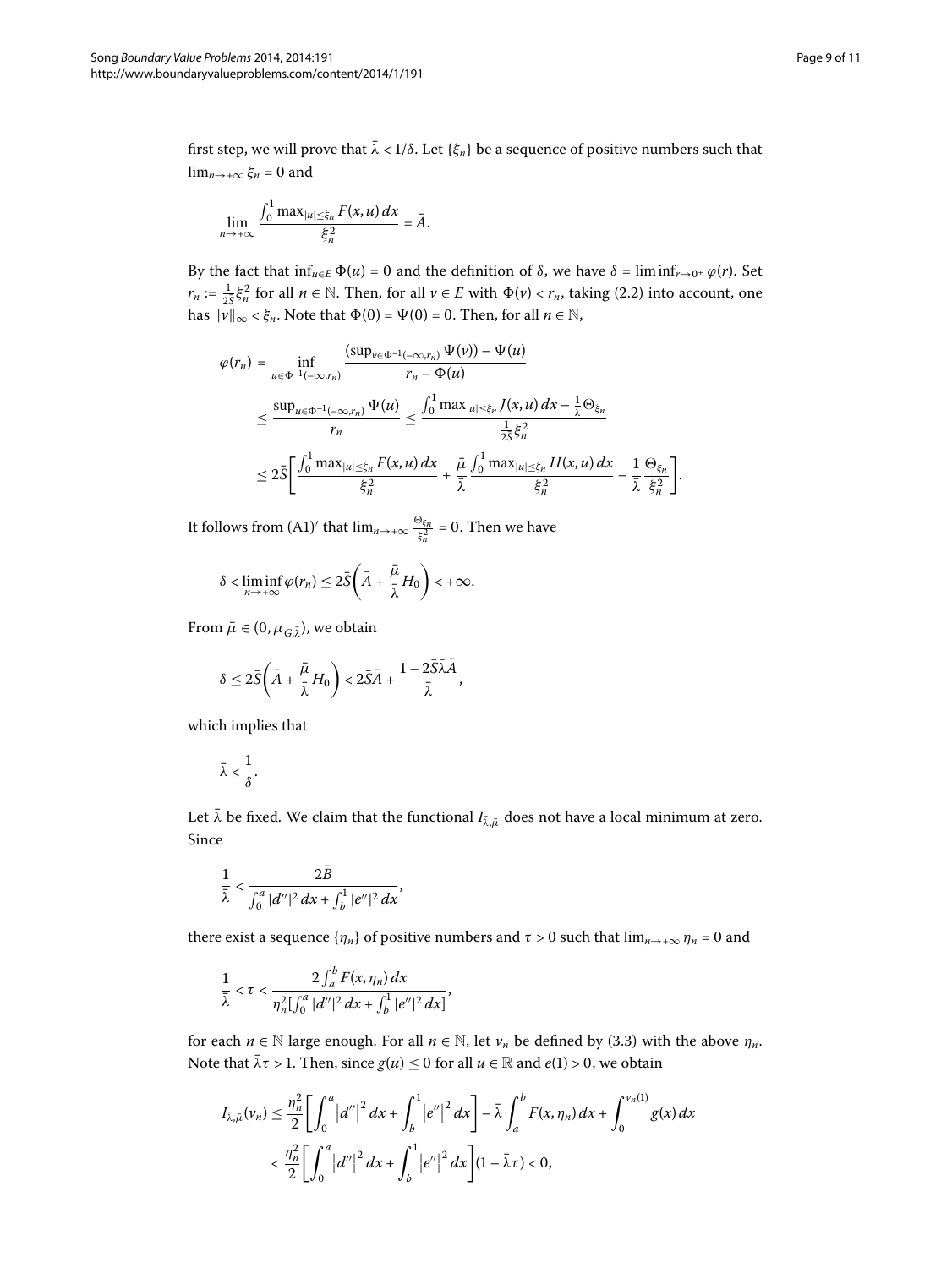for every  $n \in \mathbb{N}$  large enough. Thus, since

$$
\lim_{n\to+\infty}I_{\bar{\lambda},\bar{\mu}}(\nu_n)=I_{\bar{\lambda},\bar{\mu}}(0)=0,
$$

we see that zero is not a local minimum of  $I_{\lambda,\bar{\mu}}$ . This, together with the fact that zero is the only global minimum of Φ, we deduce that the energy functional *I<sub>λλ</sub>* does not have a local minimum at the unique global minimum of  $\Phi$ . Therefore, by Theorem 2.1(c), there exists a sequence { $u_n$ } of critical points of  $I_{\bar{i}}\bar{j}$ , which converges weakly to zero. In view of the fact that the embedding  $E \hookrightarrow C([0,1])$  is compact, we know that the critical points converge strongly to zero, and the proof is complete.  $\Box$ 

**Remark 3[.](#page-6-1)3** Applications similar to Corollaries 3.2 and 3.3 can also be made to Theorem 3.4. Now we give an example illustrating Theorem 3.4. Consider the problem

<span id="page-9-5"></span>
$$
\begin{cases}\n u^{(4)} = \lambda f(x, u), & 0 < x < 1, \\
u(0) = u'(0) = 0, & \\
u''(1) = 0, & u'''(1) = g(u(1)),\n\end{cases}
$$
\n(3.5)

where  $f(x, u) = |u|$ . Obviously,  $\bar{A} = \bar{B} = \frac{1}{2}$ . Let  $a = \frac{1}{3}$  and  $b = \frac{2}{3}$ , and choose

$$
d(x) = -\frac{3x^2}{2\sqrt{5}}\left(x - \frac{1}{2}\right), \quad x \in \left[0, \frac{1}{3}\right]
$$

and

$$
e(x) = -\frac{x}{12\sqrt{5}} \left(\frac{3}{4}x - 1\right), \quad x \in \left[\frac{2}{3}, 1\right].
$$

By calculating, we have  $\int_0^{\frac{1}{3}} |d''|^2 dx + \int_{\frac{2}{3}}^{\frac{1}{2}} |e''|^2 dx = \frac{1}{5}(\frac{1}{4} + \frac{1}{4 \times 36^2})$ . Thus,  $\bar{\lambda}_1 = \frac{1}{5}(\frac{1}{4} + \frac{1}{4 \times 36^2})$ and  $\bar{\lambda}_2 = \frac{1}{5}$ . Furthermore, the conditions (A2) and (A3)' are satisfied. Let  $g(u) = -u^2$ . Then  $(A1)'$  holds. Therefore, by Theorem 3.4, we find that problem (3.5) has a sequence of weak solutions which strongly converges to zero in *E* for all  $\lambda \in (\bar{\lambda}_1, \bar{\lambda}_2)$ .

#### <span id="page-9-2"></span><span id="page-9-1"></span><span id="page-9-0"></span>**Competing interests**

The author declares that they have no competing interests.

#### Received: 25 February 2014 Accepted: 25 July 2014 Published online: 23 September 2014

#### <span id="page-9-3"></span>**References**

- 1. Alves, E, Ma, TF, Pelicer, ML: Monotone positive solutions for a fourth order equation with nonlinear boundary conditions. Nonlinear Anal. 71, 3834-3841 (2009)
- <span id="page-9-4"></span>2. Ma, TF: Positive solutions for a beam equation on a nonlinear elastic foundation. Math. Comput. Model. 39, 1195-1201 (2004)
- 3. Bonanno, G, Di Bella, B: A boundary value problem for fourth-order elastic beam equations. J. Math. Anal. Appl. 343, 1166-1176 (2008)
- 4. Bonanno, G, Di Bella, B: Infinitely many solutions for a fourth-order elastic beam equation. Nonlinear Differ. Equ. Appl. 18, 357-368 (2011)
- 5. Han, G, Xu, Z: Multiple solutions of some nonlinear fourth-order beam equations. Nonlinear Anal. 68, 3646-3656 (2008)
- 6. Liu, X, Li, W: Existence and multiplicity of solutions for fourth-order boundary values problems with parameters. J. Math. Anal. Appl. 327, 362-375 (2007)
- 7. Cabada, A, Tersian, S: Multiplicity of solutions of a two point boundary value problem for a fourth-order equation. Appl. Math. Comput. 219, 5261-5267 (2013)